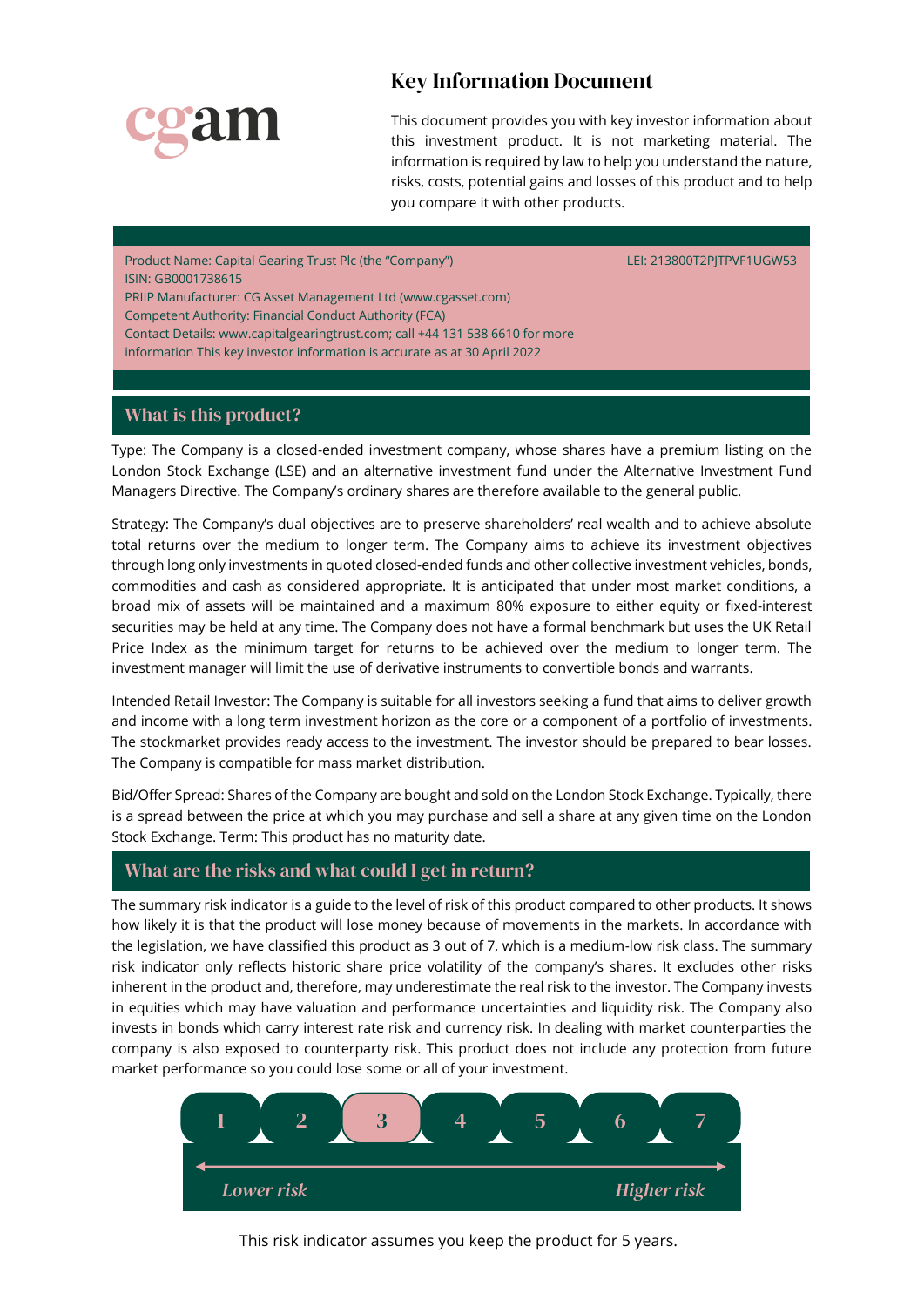| <b>Investment £10,000</b>    |                                | 1 Year   | 3 Years  | <b>5 Years</b><br><b>Recommended</b><br>holding period |
|------------------------------|--------------------------------|----------|----------|--------------------------------------------------------|
| <b>Stress Scenario</b>       | What you might get back after  | £4,464   | £8,263   | £7,800                                                 |
|                              | costs Average return each year | $-35.4%$ | $-6.2\%$ | $-4.9\%$                                               |
| <b>Unfavourable Scenario</b> | What you might get back after  | £9,902   | £10,583  | £11,489                                                |
|                              | costs Average return each year | $-1.0%$  | 1.9%     | 2.8%                                                   |
| <b>Moderate Scenario</b>     | What you might get back after  | £10,602  | £11,910  | £13,379                                                |
|                              | costs Average return each year | 6.0%     | 19.1%    | 33.8%                                                  |
| <b>Favourable Scenario</b>   | What you might get back after  | £11,340  | £13,389  | £15,565                                                |
|                              | costs Average return each year | 13.4%    | 33.9%    | 55.7%                                                  |

This table shows the amounts you could get back over the next 5 years, under different scenarios, assuming that you invest £10,000. The scenarios shown illustrate how your investment could perform. You can compare them with the scenarios of other products. The scenarios presented are an estimate of future performance based on evidence from the past on how the value of this investment varies and are not an exact indicator. What you get will vary depending on how the market performs and how long you keep the investment. The stress scenario shows what you might get back in extreme market circumstances. Performance scenarios have been based on the past 5 years. Past performance of an investment is not necessarily a guide to its performance in the future. The figures shown include all the costs of the Company itself but does not include all of the costs you pay to your advisor or distributor. The figures do not take into account your personal tax situation, which may also affect how much you get back.

### What happens if Capital Gearing Trust is unable to pay out?

As a shareholder of Capital Gearing Trust you would not be able to make a claim to the Financial Services Compensation Scheme about Capital Gearing Trust in the event that Capital Gearing Trust is unable to pay out.

### What are the costs?

The reduction in yield (RIY) shows what impact the total costs you pay will have on the investment return you might get. The total costs take into account one-off, ongoing and incidental costs. The amounts shown here are the cumulative costs of the product itself, for three different holding periods. They include potential early exit penalties. The figures assume you invest £10,000. The figures are estimates and may change in the future.

### *Costs over time*

The person selling you or advising you about this product may charge you other costs. If so, this person will provide you with information about these costs, and show you the impact that all costs will have on your investment over time

| Investment £10,000 | If you cash in after 1 year | If you cash in after 3<br><b>vears</b> | If you cash in after 5<br>vears (recommended<br>holding period) |
|--------------------|-----------------------------|----------------------------------------|-----------------------------------------------------------------|
| <b>Total costs</b> | £68                         | £215                                   | £381                                                            |
| Impact on return   | $0.7\%$                     | $0.7\%$                                | $0.6\%$                                                         |